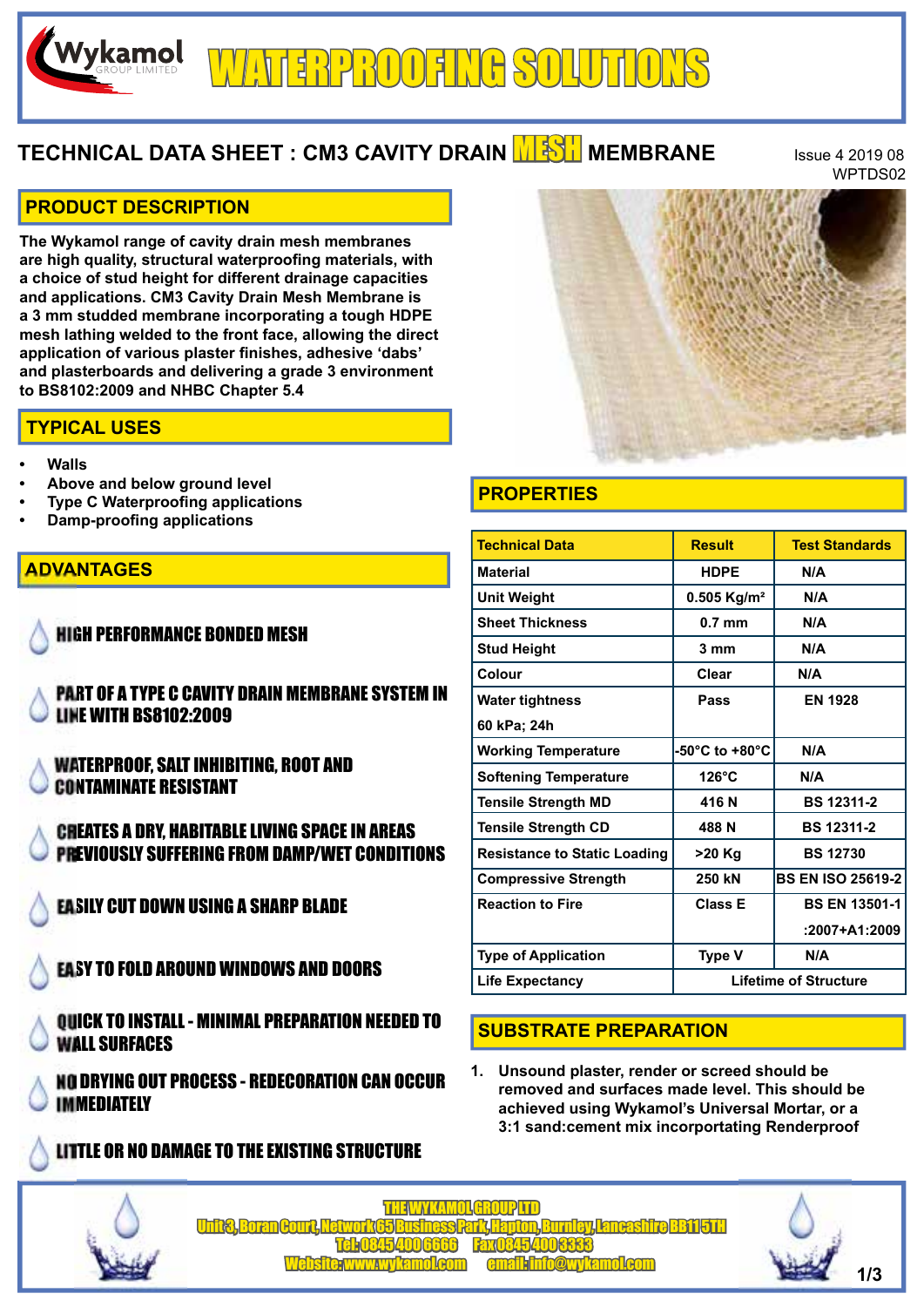# **TECHNICAL DATA SHEET : CM3 CAVITY DRAIN <b>MESH** MEMBRANE ISSue 4 2019 08

WPTDS02

#### **SUBSTRATE PREPARATION CONTINUED**

**Waterproofing Additive. Leave all new works to dry thoroughly before CM3 Mesh membranes are fixed.**

- **2. In case of walls suffering from mould or masonry fungi, prior to fixing the membrane, remove surface contamination by brushing, then apply Microtech Biocide in line with the relevant Technical Data Sheet**
- **3. If dry rot (Serpula Lacrymans) is present in the walls, this will require detailed assessment before proceeding. Please contact the Wykamol Technical Department for further advice.**
- **4. Above ground level it is recommended, that where possible, all sources of moisture are alleviated at the source using a DPC such as Ultracure, before applying CM3 Mesh Membrane. This reduces potential damage to masonry and timber etc.**

## **APPLICATION**

Wykamol

**With studs facing the wall, fixing is carried out using Wykamol CM Plaster Plugs or Brick Plugs.**

- **1. Drill a hole through the centre of the stud. Take care when drilling holes to avoid excessive masonry dust from falling behind the cavity drain membrane.**
- **2. Place the chosen plug (with seal for all underground waterproofing applications) into the hole and drive the fixing home with a rubber or wooden mallet.**
- **3. We would suggest that spacing between plug fixings should be no greater than 250 - 300 mm, to ensure a tight fix to the wall. However, this may vary depending on chosen finishes, dimensions of plasterboards and their exact application.**
- **4. In above ground applications, seal the membranes by butt jointing and oversealing with Wykamol Fibre Tape**

#### Above Ground:

**CM3 Mesh Membrane should finish at solid floor and ceiling junctions.**

## **APPLICATION CONDITIONS AND LIMITATIONS**

**Flat soffits below ground should never be lined with Wykamol CM3 Mesh Membrane as it requires a minimum slope of 10%.**

**Take care when running CM3 Mesh Membrane around internal and external corners to ensure the sheet is fixed tight to the angle, ensuring well defined edges for subsequent plastering works.**

# **FINISHING**

#### Plaster Finish:

**Wykamol CM3 Mesh Membrane can be finished in accordance with standard plastering techniques (BS 5492:1990) using proprietary lightweight plaster, such as No More Damp Renovation Plaster.**

**Coat 1 should be applied to fill the studs and cover the mesh. This is scratch finished and then allowed to set before applying a second coat, to a final overall thickness of 15 mm.**

**Please make reference to our Wykamol Plaster Specification which can be downloaded from our website.**

#### Dry Lining:

**Use a conventional bonding plaster in dabs, to a minimum thickness of 8 mm and covering at least 50% of the membrane surface area.**

**After the plastered, dry-lined or rendered surface has dried, the surface can be painted or wallpapered using the traditional methods and materials without delay. Alternatively, a conventional 65 mm of sand and cement screed can be laid.**

**Normal decorating materials can be used as soon as the floor, screed or plaster finishes are dry.**

**While applying, ensure atmospheric moisture levels are below 70% RH.**

**Impermeable floor finishes should not be laid until screed moisture content is below 75% RH.**

## **AFTERCARE**

**Wykamol CM3 Mesh membranes provide a dry, warm and habitable living space in basements and other areas suffering from chronically damp conditions. However, it is equally important that areas which lack natural ventilation are provided with adequate means of condensation control, especially in wet areas such as kitchens, bathrooms etc.**

**This is best achieved through the provision of an effective mechanical ventilation system. Please consult the Wykamol Technical Department for further advice.**

## **PACK SIZE AND COVERAGE**

| <b>Product Code</b> | <b>Pack Size</b>  | <b>Coverage</b>      |
|---------------------|-------------------|----------------------|
| CM3MESH1X10         | 1 m $\times$ 10 m | $10 \; \mathrm{m}^2$ |
| CM3MESH1X20         | 1 m x 20 m        | $20 \; \text{m}^2$   |
| <b>CM3MESH2X20</b>  | 2 m x 20 m        | $40 \; \mathrm{m}^2$ |



THE WYKAMOL GROUP LTD Unit 3, Boran Court, Network 65 Business Park, Hapton, Burnley, Lancashire BB11 5TH Tel: 0845 400 6666 Fax 0845 400 3333 Website: www.wykamol.com email: info@wykamol.com **2/3**